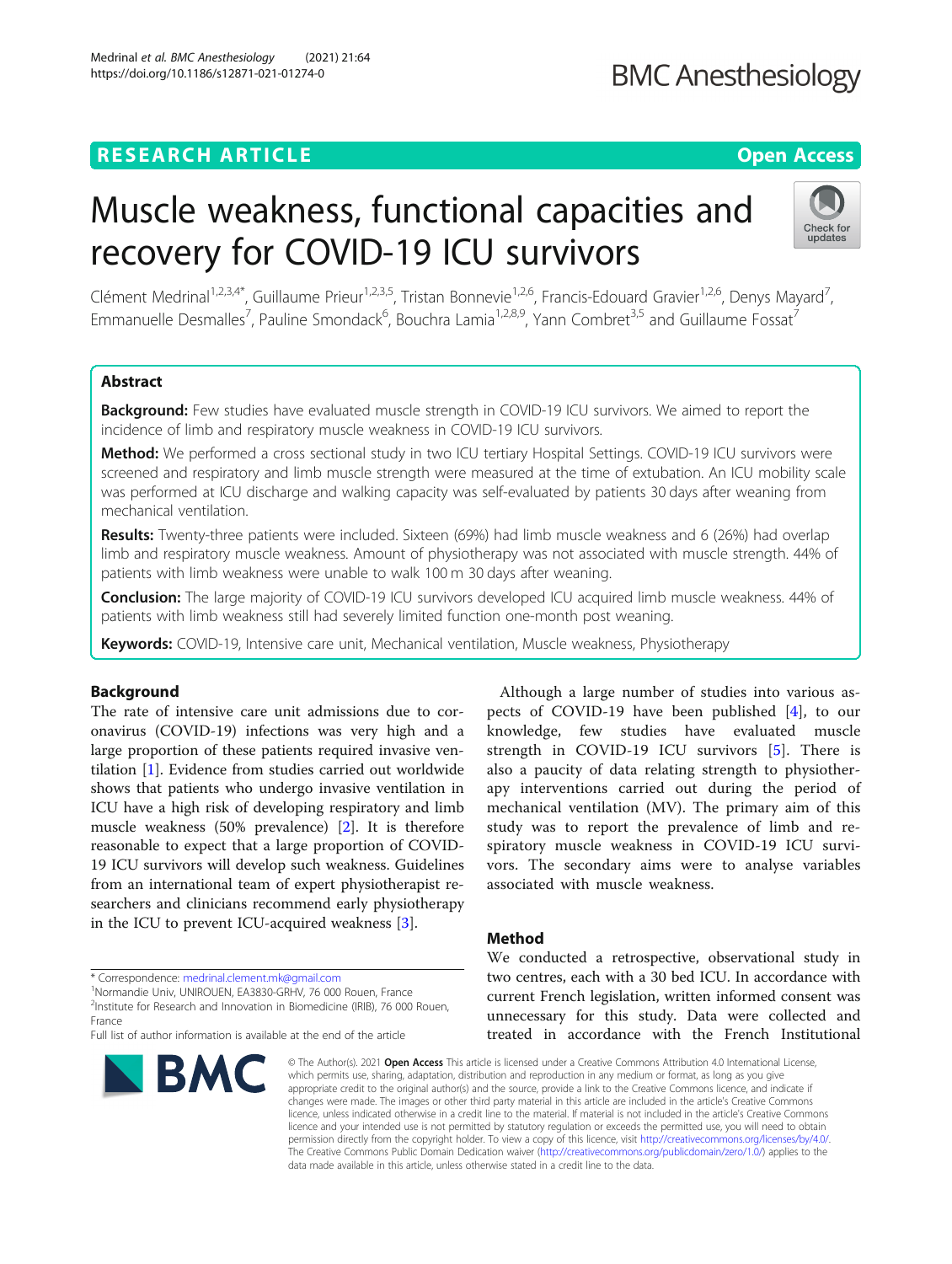Review Board (CNIL ID-number n°2,220,110) and in conformity with the Declaration of Helsinki. Patients with laboratory confirmed COVID-19 infection who were intubated for at least 24 h and were hospitalized between the 16th of March and the 15th of May 2020 were included.

In both centres, all patients received physiotherapy. In center 1: rehabilitation started when administration of neuromuscular blockers ceased. Quadriceps electrical muscle stimulation if the patient could not respond to simple commands. Active mobilization was started in bed once the patient could follow commands. Sitting over the edge of the bed was initiated when the patient's haemodynamic condition was stable. Inspiratory muscle training (IMT) was initiated when the patient had shifted to a pressure support ventilation mode.

In center 2: rehabilitation started with passive mobilisation when the patient was still under neuromuscular blockers. Active mobilization was started in bed once the patient could follow commands. Sitting over the edge of the bed was initiated when the patient's haemodynamic condition was stable. Electrical muscle stimulation and inspiratory muscle training were not performed.

Respiratory and limb muscle strength were measured at the time of extubation if the patient was sufficiently alert and cooperative to respond to instructions. Three measurements of maximal inspiratory pressure (MIP) were carried out and the best result was used in the analysis. Respiratory weakness was defined as an MIP  $\leq$ 30cmH2O [\[6](#page-4-0)]. Limb muscle strength was evaluated using the MRC scale with weakness defined as a score ≤ 48/60. Patients' functional status on discharge from ICU was evaluated with the ICU mobility scale (IMS).

Patients were contacted by telephone 30 days after mechanical ventilation weaning and asked if they could walk more than 100 m.

#### Statistical analysis

Descriptive statistics are reported as counts and percentages for categorical data, and means and standard deviations or medians and interquartile ranges, according to the distribution, for continuous variables.

Patients' baseline characteristics were compared between groups with limb weakness and no weakness using a Student  $t$  test or a Wilcoxon-Mann-Whitney test, as appropriate, for continuous variables and using a Chi-square test or Fisher exact test, as appropriate, for categorical variables. Significative variables were included in a multiple regression analysis model. Statistical analyses were performed using GraphPad Prism 5 (GraphPad Software, Inc., La Jolla, CA, USA). A twotailed  $p$  value of 0.05 was considered significant for all analyses.

#### Results

During the study period, 89 patients with confirmed COVID-19 were admitted to ICU in both centres, and 65 required invasive MV. Twenty-four patients died before weaning and the evaluation could not be carried out for 18 patients during the weaning process because of neurological disorders, agitation or lack of staff to perform the evaluations, thus data from 23 patients were analysed.

Patient characteristics are presented in Table [1](#page-2-0).

Figure [1](#page-3-0) shows individual classifications of the patient according to their strength. Of 23 patients, 16 (69%) had limb muscle weakness and 6/23 (26%) had overlap (limb and respiratory muscle weakness) weakness [[7\]](#page-4-0). Limb muscle weakness was significantly associated with the number of days spent in a prone position, the use of catecholamines, and the number of days under MV (Table [1](#page-2-0)), particularly with the use of assist-control ventilation  $(10.6 \pm 6.3 \text{ vs. } 4.8 \pm 3.6 \text{ s})$ days;  $p = 0.03$ ). Table [2](#page-3-0) shows the physiotherapy intervention performed during mechanical ventilation. Passive range of motion, in-bed strengthening, neuromuscular electrical stimulation (NMES), inspiratory muscle training and out-of-bed verticalization was the commons physiotherapy intervention. The number of sessions of physiotherapy was not associated with higher muscle strength. Some inspiratory muscle training sessions induced adverse events with rapid resolution (bradycardia less than 50 bpm). Multiple regression analysis showed that muscle weakness was only independently associated with the number of days under MV ( $p = 0.005$ ) (See Table [3\)](#page-4-0). There was a statistically significant difference between the ICU mobility scale scores of the two groups. Patients with muscle weakness had lower IMS scores  $(4.3 \pm 1.5 \text{ vs.})$  $8 \pm 0.6$ ;  $p < 0.001$ ).

Briefly, patients in the Limb weakness group acquired the standing position while the patients in the no weakness group could walk at least 5 m away from the bed/ chair, assisted by 1 person.

Of the patients with limb muscle weakness  $(n = 16)$ , 7 (44%) were unable to walk 100 m 30 days after weaning, however 6 of them could walk shorter distances. All the patients who did not have limb muscle weakness were able to walk 100 m or more.

## **Discussion**

The results of this study showed that a high proportion of COVID-19 survivors developed ICU acquired muscle weakness, despite early physiotherapy, and 44% were unable to walk 100 m 30 days post discharge.

Despite receiving early, evidence-based physiotherapy with therapists who were all experienced in ICU physiotherapy [[8,](#page-4-0) [9](#page-4-0)], a high proportion of patients developed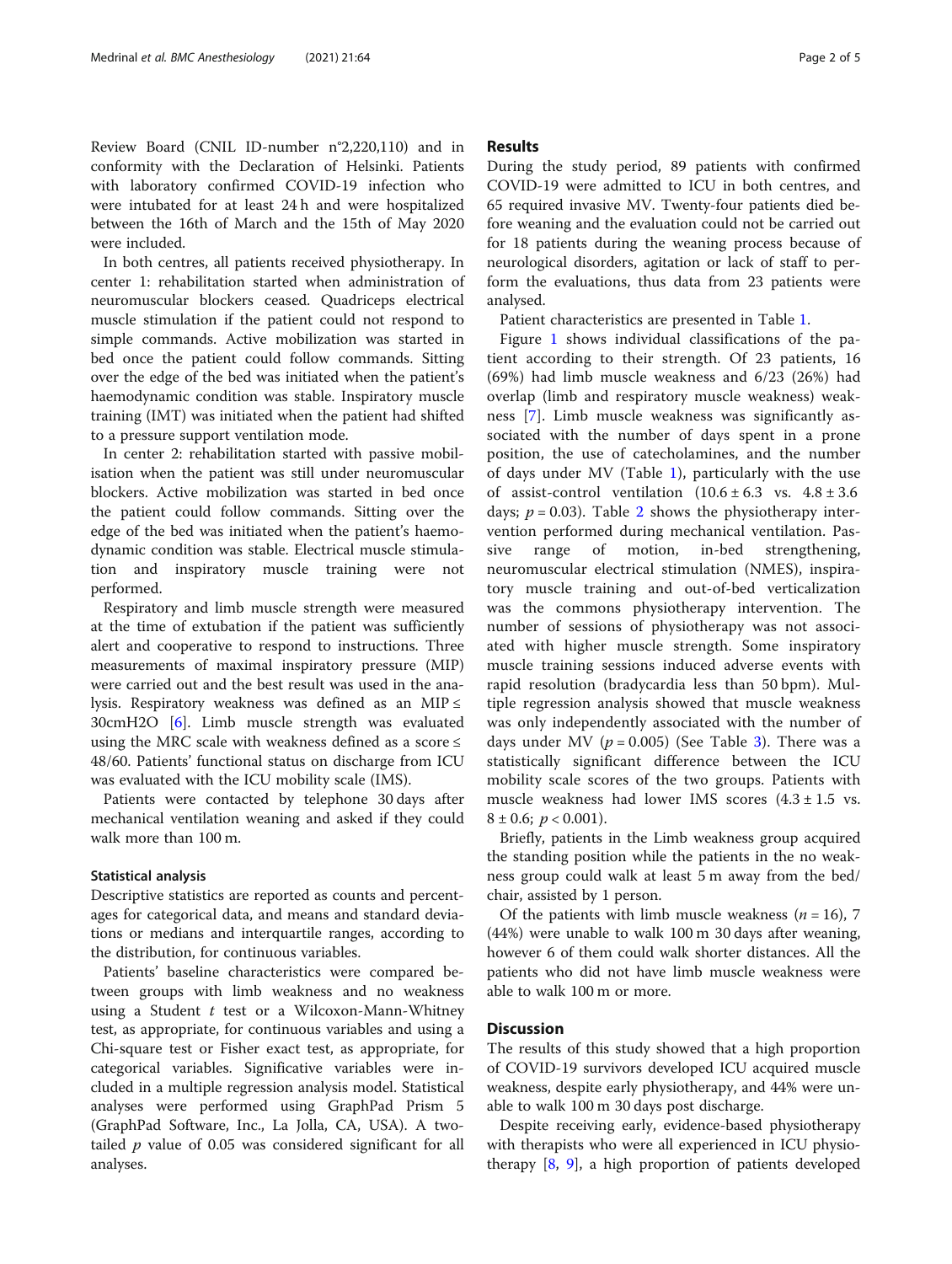#### <span id="page-2-0"></span>Table 1 Patients characteristics

| <b>Characteristics</b>                 | All patients $N = 23$ | Limbs weakness $N = 16$ | No Limbs weakness $N = 7$ | P-Value      |
|----------------------------------------|-----------------------|-------------------------|---------------------------|--------------|
| Gender F/M, n                          | 6/17                  | 3/13                    | 3/4                       | 0.31         |
| Age                                    | $64.6 \pm 9.6$        | $65.8 \pm 11$           | $62.4 \pm 8$              | 0.47         |
| Weight (Kg)                            | $85.2 \pm 12.3$       | $86.2 \pm 13.2$         | $82.9 \pm 10.5$           | 0.25         |
| Body Mass Index (Kg/m <sup>2</sup> )   | $29.1 \pm 3.5$        | $28.9 \pm 3.3$          | $29.4 \pm 4.4$            | 0.74         |
| SAPS II at ICU admission               | $39.7 \pm 14.9$       | $38.1 \pm 15.6$         | $43.3 \pm 13.5$           | 0.45         |
| Co-morbidity                           |                       |                         |                           |              |
| Chronic Pulmonary Disease, n (%)       | 9(39)                 | 6(37)                   | 3(43)                     | $\mathbf{1}$ |
| Chronic Cardiac Insufficiency, n (%)   | 6(23)                 | 5(31)                   | 1(14)                     | 0.11         |
| Obesity, n (%)                         | 9(39)                 | 6(37)                   | 3(43)                     | 0.49         |
| Chronic Kidney Disease, n (%)          | 0(0)                  | (0)                     | 0(0)                      |              |
| Diabetes mellitus, n (%)               | 8(35)                 | 4(25)                   | 4(57)                     | 0.18         |
| Hypertension, n (%)                    | 11(48)                | 7(44)                   | 4(57)                     | 0.66         |
| Between admission and awakening        |                       |                         |                           |              |
| Septic shock, n (%)                    | 13(56)                | 11(69)                  | 2(46)                     | 0.16         |
| Use of catecholamines, n (%)           | 16(69)                | 14(87)                  | 2(46)                     | 0.01         |
| No. of days of neuromuscular blockers  | $4.9 \pm 3.8$         | $5.6 \pm 4$             | $3 \pm 2.3$               | 0.11         |
| No. of days on prone position          | 1(2)                  | $3.2 \pm 2.8$           | $0.8 \pm 1.6$             | 0.04         |
| Use of corticosteroid, n (%)           | 2(12)                 | 1(6)                    | 1(14)                     | $0.5\,$      |
| Ventilator use (days)                  | $15.3 \pm 10.3$       | $18.5 \pm 10.4$         | $8.2 \pm 5.5$             | 0.02         |
| AC mode ventilation use                | $8.9 \pm 6.2$         | $10.7 \pm 6.3$          | $4.8 \pm 3.6$             | 0.03         |
| PS mode ventilation use                | $5.8 \pm 4.4$         | $6.9 \pm 4.7$           | $3.4 \pm 2.4$             | 0.08         |
| No of physiotherapy sessions during MV | $9 + 8.3$             | $12 \pm 8.2$            | 3 ± 4.3                   | 0.01         |
| ICU length of stay                     | $22.2 \pm 12.3$       | $25.9 \pm 12.3$         | $13.6 \pm 7.1$            | 0.02         |
| Muscle and physical function           |                       |                         |                           |              |
| MRC score                              | $41 \pm 14$           | $34 \pm 11.2$           | $56.6 \pm 3.8$            | < 0.001      |
| MIP value                              | $40 \pm 11$           | $37.7 \pm 11.8$         | $46.1 \pm 6.3$            | 0.11         |
| Peak expiratory cough flow             | $94.2 \pm 34.8$       | $95.4 \pm 39.7$         | $91 \pm 18.5$             | 0.79         |
| ICU mobility scale at ICU discharge    | $5.4 \pm 2.1$         | $4.3 \pm 1.5$           | $8 \pm 0.6$               | < 0.001      |
| Walk less than 100 m at 1 month        | 7(31)                 | 7(44)                   | 0(0)                      | 0.06         |
| Rehabilitation access after ICU        | 10(43)                | 9(56)                   | 1(14)                     | 0.08         |

Variables are expressed in mean ± SD or n with percentage. Abbreviations: SAPS Simplified Acute Physiology Score, ICU Intensive Care Unit, No Number, AC Assit-Controlled, PS Pressure Support, MRC Medical Research Council, MIP Maximal Inspiratory Pressure

muscle weakness. The rate of limb muscle weakness found in this cohort of patients was also higher than in patients without COVID-19 [[10](#page-4-0)], which could be due to the longer duration of MV. The higher number of physiotherapy sessions in the Limb weakness group is also due to the longer duration of mechanical ventilation in that group.

The incidence of ICU muscle weakness in this cohort was similar to that found by Van Aerde et al. [\[5](#page-4-0)]. These findings highlight the necessity to try to (1) decrease the use of invasive mechanical ventilation, (2) increase early rehabilitation intensity for the prevention of ICU acquired weakness in patients who undergo long periods of MV, (3) anticipate the need for rehabilitation after ICU, and (4) enhance post-ICU follow-up to monitor weakness and its long-term impact [\[11\]](#page-4-0).. Despite our results, it is possible that early physiotherapy intervention decreased the severity of weakness. Post-discharge, patients who required further physiotherapy continued with outpatient (or home) physiotherapy, and it is encouraging to note that only one patient was unable to walk 30 days later, suggesting a potential for recovery of walking in COVID-19 ICU survivors.

Surprisingly, the rate of patients with respiratory muscle weakness was very low and was not associated with any of the other variables analysed. This could be related to the small size of the cohort and the fact that pressure support mode was used for around 40% of MV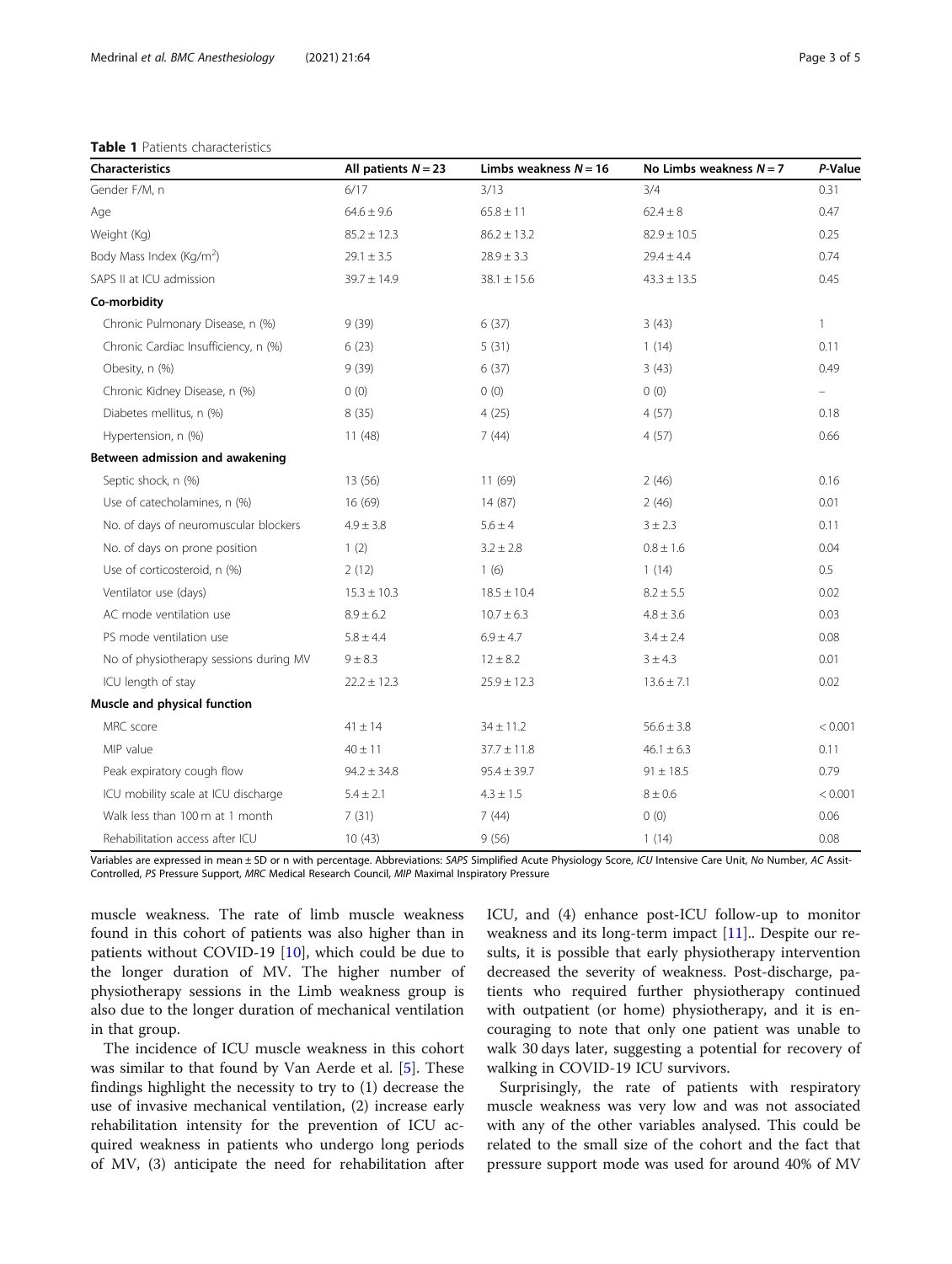<span id="page-3-0"></span>

time. The recruitment of the respiratory muscles for this duration is known to reduce the risk of respiratory muscle weakness [\[12](#page-4-0)].

#### Limitations

Our study design and the low sample size induced some limitations. We couldn't report precisely the time return at a good functional status and the onemonth functional evaluation lacked specificity. Firstly, we did not evaluate upper-limb function. Secondly, the evaluation is not a validated functional test such as the six-minute walk test or the one-minute sit to stand test. In view of the health crisis, it was not

possible for patients to return to hospital for followup evaluations. We therefore chose this simple selfevaluation and used the distance proposed in the MMRC dyspnoea scale that indicates that patients who walk less than 100 m are unlikely to go out of their homes and are severely limited in their daily activities [[13\]](#page-4-0). Further work is necessary to evaluate the functional consequences in the longer-term using more specific and complete measures.

Finally, in this study, we did not evaluate chest physiotherapy techniques to improve respiratory function in patients with Covid-19  $[14, 15]$  $[14, 15]$  $[14, 15]$  $[14, 15]$ . However, it is important to specify the importance of techniques

Table 2 Description of physiotherapy intervention

| Physiotherapy intervention              | All patients $N = 23$ | Limbs weakness $N = 16$ | No Limbs weakness $N = 7$ | P-Value |
|-----------------------------------------|-----------------------|-------------------------|---------------------------|---------|
| Passive Range of motion; n              | 132                   | 120                     | 12                        | 0.07    |
| Adverse events; n (%)                   | 0(0)                  | 0(0)                    | 0(0)                      |         |
| Bed ridden strengthening; n             | 8                     | 6                       | 2                         | 0.7     |
| Adverse events; n (%)                   | 0(0)                  | 0(0)                    | 0(0)                      |         |
| Neuromuscular electrical stimulation; n | 17                    | 15                      | 2                         | 0.78    |
| Adverse events; n (%)                   | 0(0)                  | 0(0)                    | 0(0)                      |         |
| Inspiratory muscles training; n         | 30                    | 23                      | 7                         | 0.6     |
| Adverse events; n (%)                   | 5(16)                 | 4(17)                   | (14)                      |         |
| Verticalization out of bed; n           | 28                    | 28                      | 0                         | 0.049   |
| Adverse events; n (%)                   | 0(0)                  | 0(0)                    | 0(0)                      |         |

Variables was expressed as counts and percentage